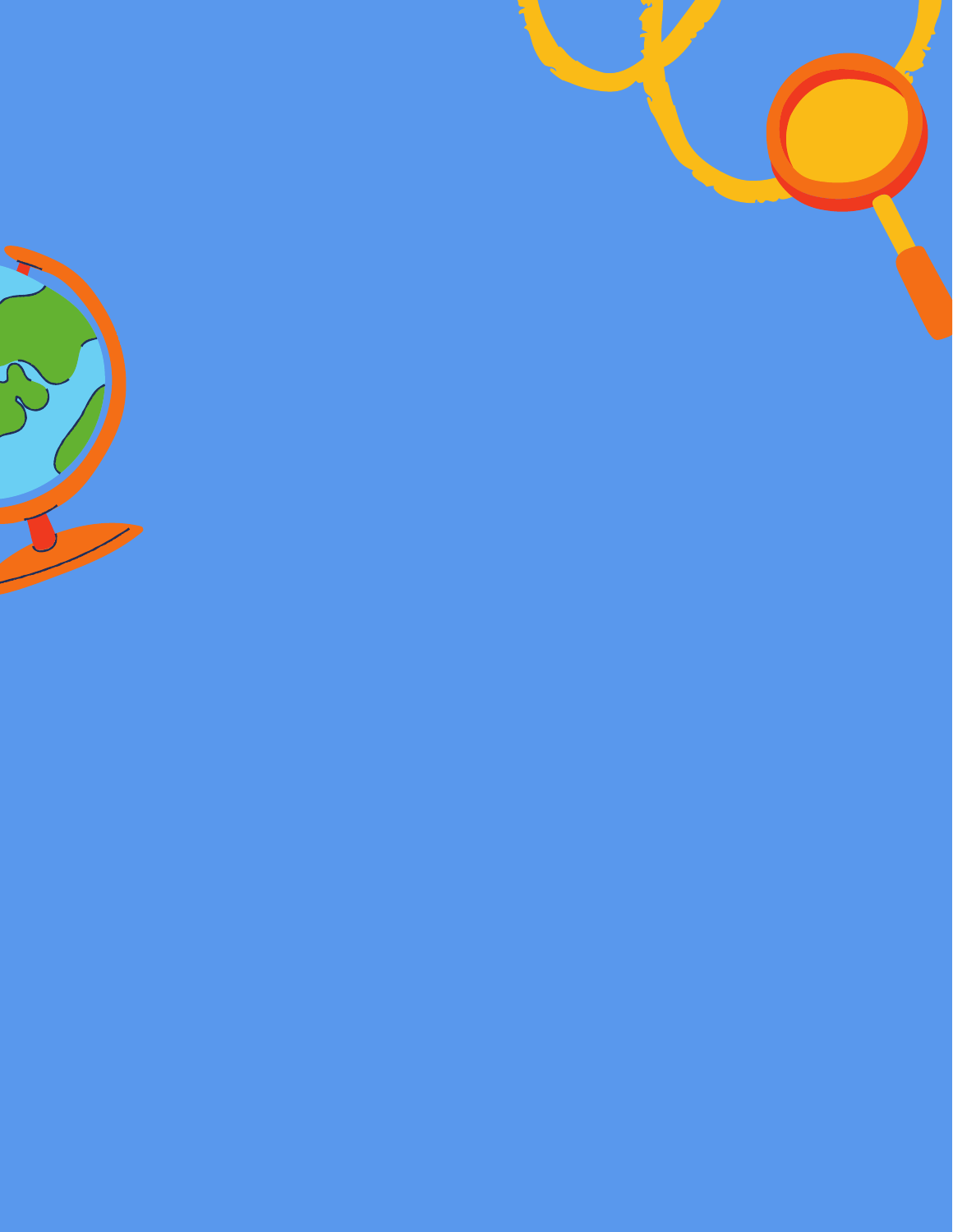# Credit Recovery @ ECRA

# **NEED HELP WITH YOUR STUDIES?**



ECRA is offering a credit recovery program for High School Students through Edgenuity & with teacher support. This will be Monday- Friday from 10 am - 12 pm, through Google Meets or onsite.

Days: Monday- Friday Dates: lune 20-24 July 5 - 22 Times: 10 am - 12 pm Please register by clicking the link below [Credit Recovery @ ECRA](https://forms.gle/H8qk5UNt2U2QAoPU9)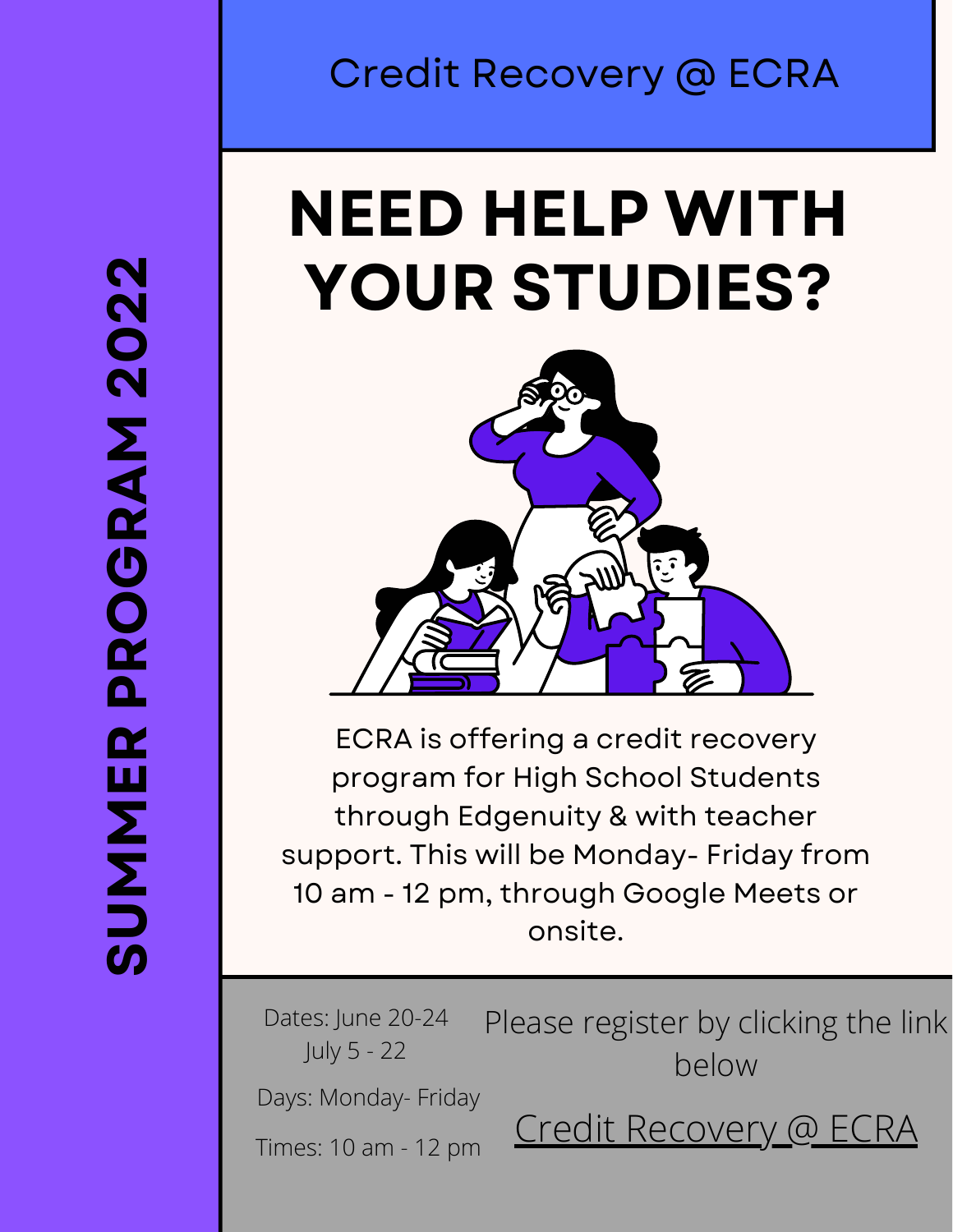las

# CONGRATULATIONS!

## **HIGH SCHOOL GRADUATES**



Congratulations to our graduating seniors! We are so proud of their accomplishments and look forward hearing their about their future successes. We wish nothing but the best for this bright and talented group of individuals.





Our 8th grade promotion ceremony was a lot of fun! These great group of students will make a wonderful addition to our high school family next school year.

of Host vol Great places/ Today is your day! Your mourtaily is vating so ... Get on your way!  $\sim$  Br Senages





Our kindergarten class graduated and are on their way to 1<sup>st</sup> grade!